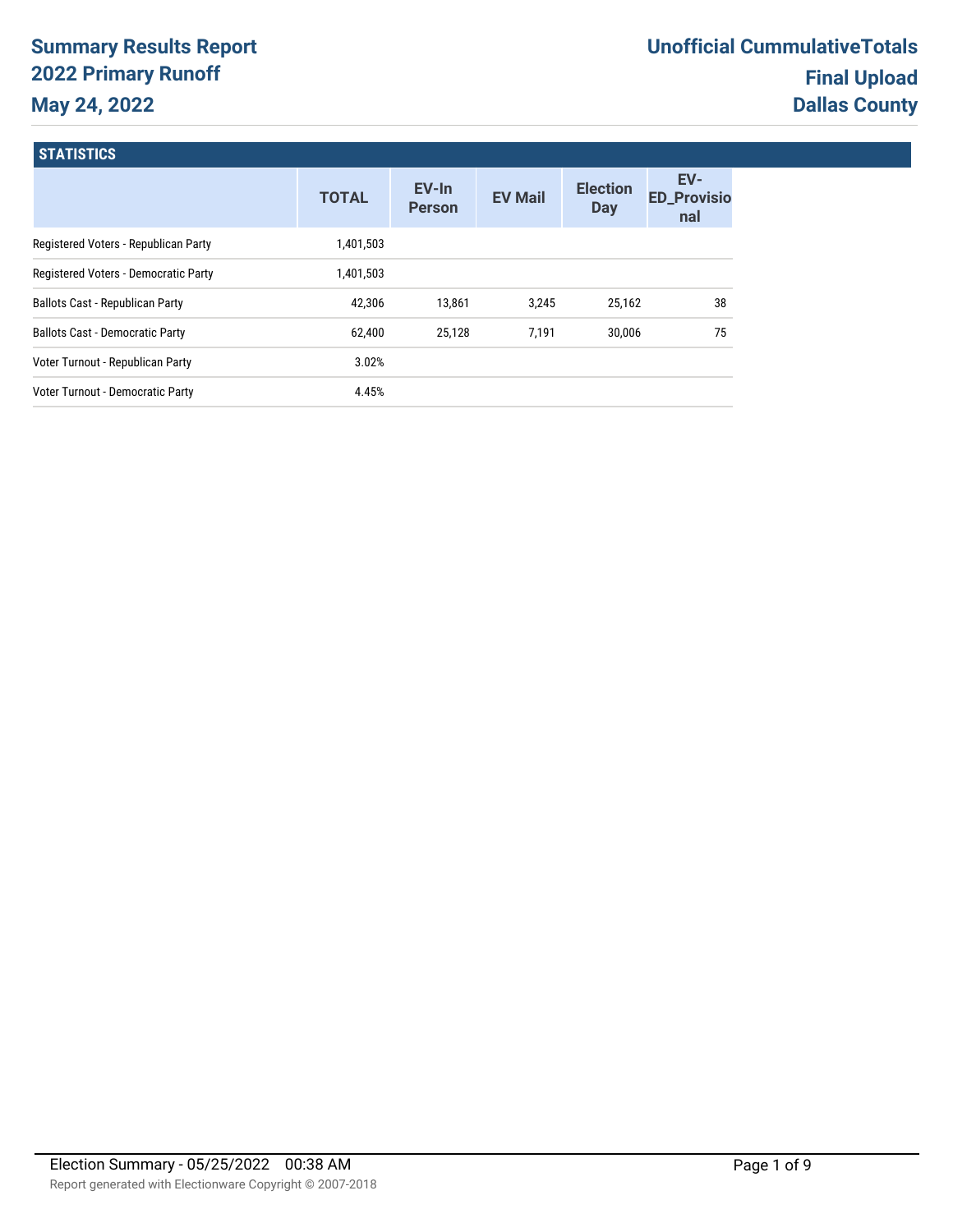# **REP Rep U.S. Congressional Dist 30 Rep Dist 30**

Vote For 1

|                          | <b>TOTAL</b> | VOTE %  | EV-In<br>Person | <b>EV Mail</b> | <b>Election</b><br><b>Day</b> | EV-<br>ED_Provisio<br>nal |
|--------------------------|--------------|---------|-----------------|----------------|-------------------------------|---------------------------|
| James " J. Frank" Harris | 2,057        | 42.05%  | 698             | 62             | 1,294                         | 3                         |
| James Rodgers            | 2,835        | 57.95%  | 1.064           | 185            | 1,583                         | 3                         |
| <b>Total Votes Cast</b>  | 4,892        | 100.00% | 1,762           | 247            | 2,877                         | o                         |

#### **REP Rep U.S. Congressional Dist 32 Rep Dist 32**

Vote For 1

| <b>TOTAL</b> | VOTE %  | EV-In<br><b>Person</b> | <b>EV Mail</b> | <b>Election</b><br><b>Day</b> | EV-<br><b>ED_Provisio</b><br>nal |
|--------------|---------|------------------------|----------------|-------------------------------|----------------------------------|
| 5,656        | 56.71%  | 1,988                  | 370            | 3,296                         |                                  |
| 4,317        | 43.29%  | 1,378                  | 316            | 2,620                         | 3                                |
| 9,973        | 100.00% | 3,366                  | 686            | 5,916                         |                                  |
|              |         |                        |                |                               |                                  |

# **REP Rep Attorney General Rep County Wide**

Vote For 1

|                         | <b>TOTAL</b> | <b>VOTE %</b> | EV-In<br><b>Person</b> | <b>EV Mail</b> | <b>Election</b><br><b>Day</b> | EV-<br><b>ED_Provisio</b><br>nal |
|-------------------------|--------------|---------------|------------------------|----------------|-------------------------------|----------------------------------|
| Ken Paxton              | 23,614       | 56.06%        | 7,495                  | 1,422          | 14,687                        | 10                               |
| George P. Bush          | 18,507       | 43.94%        | 6,307                  | 1.805          | 10.367                        | 28                               |
| <b>Total Votes Cast</b> | 42,121       | 100.00%       | 13,802                 | 3,227          | 25,054                        | 38                               |

# **REP Rep Commissioner of the General Land Office Rep County Wide**

|                         | <b>TOTAL</b> | <b>VOTE %</b> | EV-In<br><b>Person</b> | <b>EV Mail</b> | <b>Election</b><br><b>Day</b> | EV-<br><b>ED_Provisio</b><br>nal |
|-------------------------|--------------|---------------|------------------------|----------------|-------------------------------|----------------------------------|
| <b>Tim Westley</b>      | 12,481       | 32.25%        | 3,651                  | 1,137          | 7,678                         | 15                               |
| Dawn Buckingham         | 26,225       | 67.75%        | 9,267                  | 806,           | 15,133                        | 19                               |
| <b>Total Votes Cast</b> | 38,706       | 100.00%       | 12,918                 | 2,943          | 22,811                        | 34                               |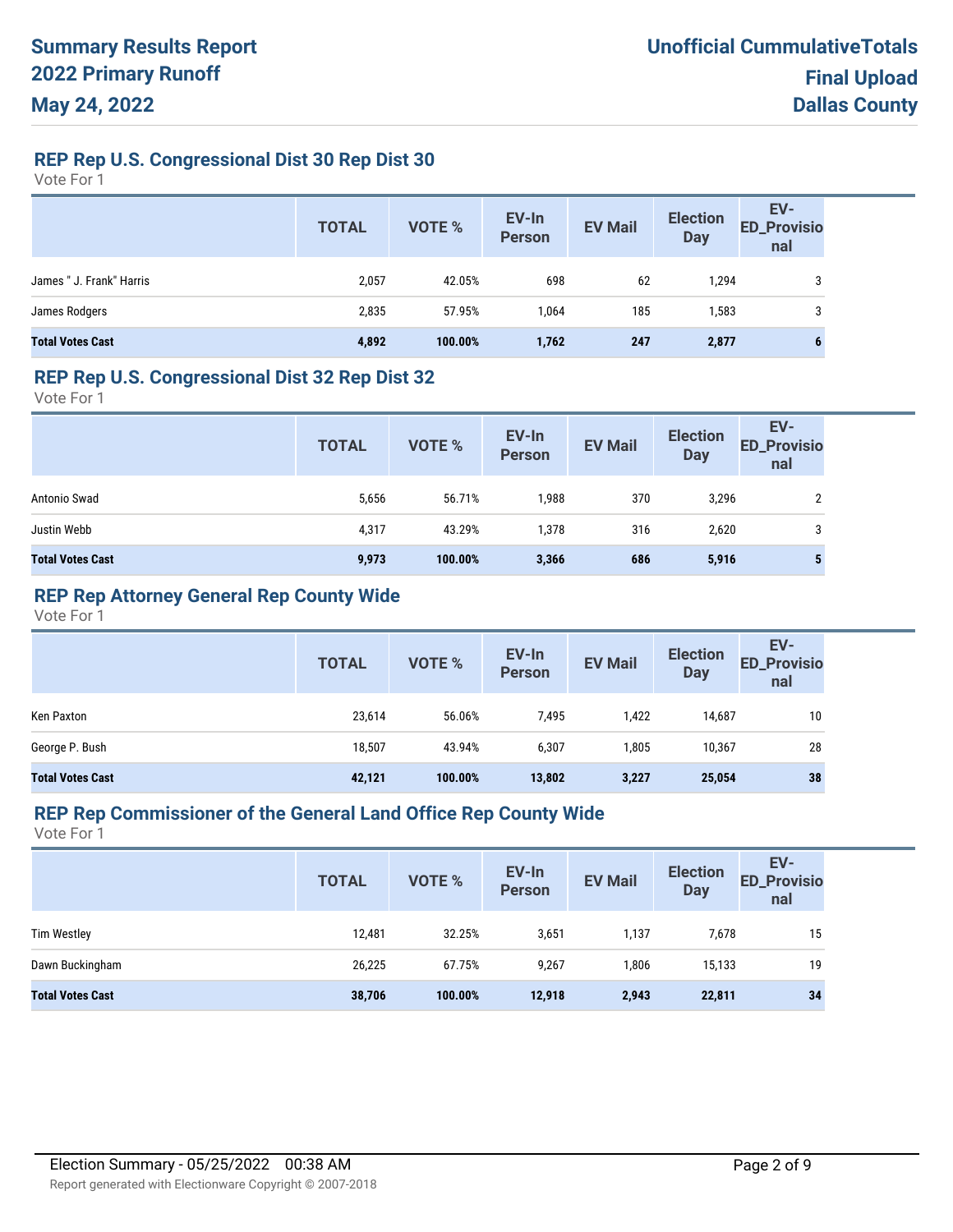# **REP Rep Railroad Commissioner Rep County Wide**

Vote For 1

|                         | <b>TOTAL</b> | VOTE %  | EV-In<br>Person | <b>EV Mail</b> | <b>Election</b><br><b>Day</b> | EV-<br><b>ED_Provisio</b><br>nal |
|-------------------------|--------------|---------|-----------------|----------------|-------------------------------|----------------------------------|
| Wayne Christian         | 21,820       | 54.75%  | 7,118           | 1,975          | 12,717                        | 10                               |
| Sarah Stogner           | 18,032       | 45.25%  | 6,110           | 1,015          | 10,882                        | 25                               |
| <b>Total Votes Cast</b> | 39,852       | 100.00% | 13,228          | 2,990          | 23,599                        | 35                               |

#### **REP Rep Member, State Board of Education, Dist 13 Rep District 13**

Vote For 1

|                         | <b>TOTAL</b> | VOTE %  | EV-In<br>Person | <b>EV Mail</b> | <b>Election</b><br><b>Day</b> | EV-<br><b>ED_Provisio</b><br>nal |
|-------------------------|--------------|---------|-----------------|----------------|-------------------------------|----------------------------------|
| Kathryn Monette         | 6,043        | 67.60%  | 2,126           | 303            | 3,610                         | 4                                |
| A. Denise Russell       | 2,896        | 32.40%  | 1,032           | 141            | 1,721                         |                                  |
| <b>Total Votes Cast</b> | 8,939        | 100.00% | 3,158           | 444            | 5,331                         | o                                |

### **REP Precinct Chair, Precinct 2099 Precinct 2099**

Vote For 1

|                         | <b>TOTAL</b> | VOTE %  | EV-In<br>Person | <b>EV Mail</b>       | <b>Election</b><br>Day | EV-<br>ED_Provisio<br>nal |
|-------------------------|--------------|---------|-----------------|----------------------|------------------------|---------------------------|
| <b>Bo Richardson</b>    | 54           | 70.13%  | 25              | $\mathbf{2}^{\circ}$ | 26                     |                           |
| Rudy Oeftering          | 23           | 29.87%  |                 |                      | 13                     |                           |
| <b>Total Votes Cast</b> | 77           | 100.00% | 32              | 4                    | 39                     |                           |

#### **REP Precinct Chair, Precinct 3304 Precinct 3304**

|                         | <b>TOTAL</b> | <b>VOTE %</b> | EV-In<br>Person | <b>EV Mail</b> | <b>Election</b><br>Day | EV-<br><b>ED_Provisio</b><br>nal |
|-------------------------|--------------|---------------|-----------------|----------------|------------------------|----------------------------------|
| Laura Richter           | 41           | 59.42%        | 17              |                | 23                     | 0                                |
| Mary Sue McCarty        | 28           | 40.58%        | 9               | 2              | 17                     | 0                                |
| <b>Total Votes Cast</b> | 69           | 100.00%       | 26              | 3              | 40                     | o                                |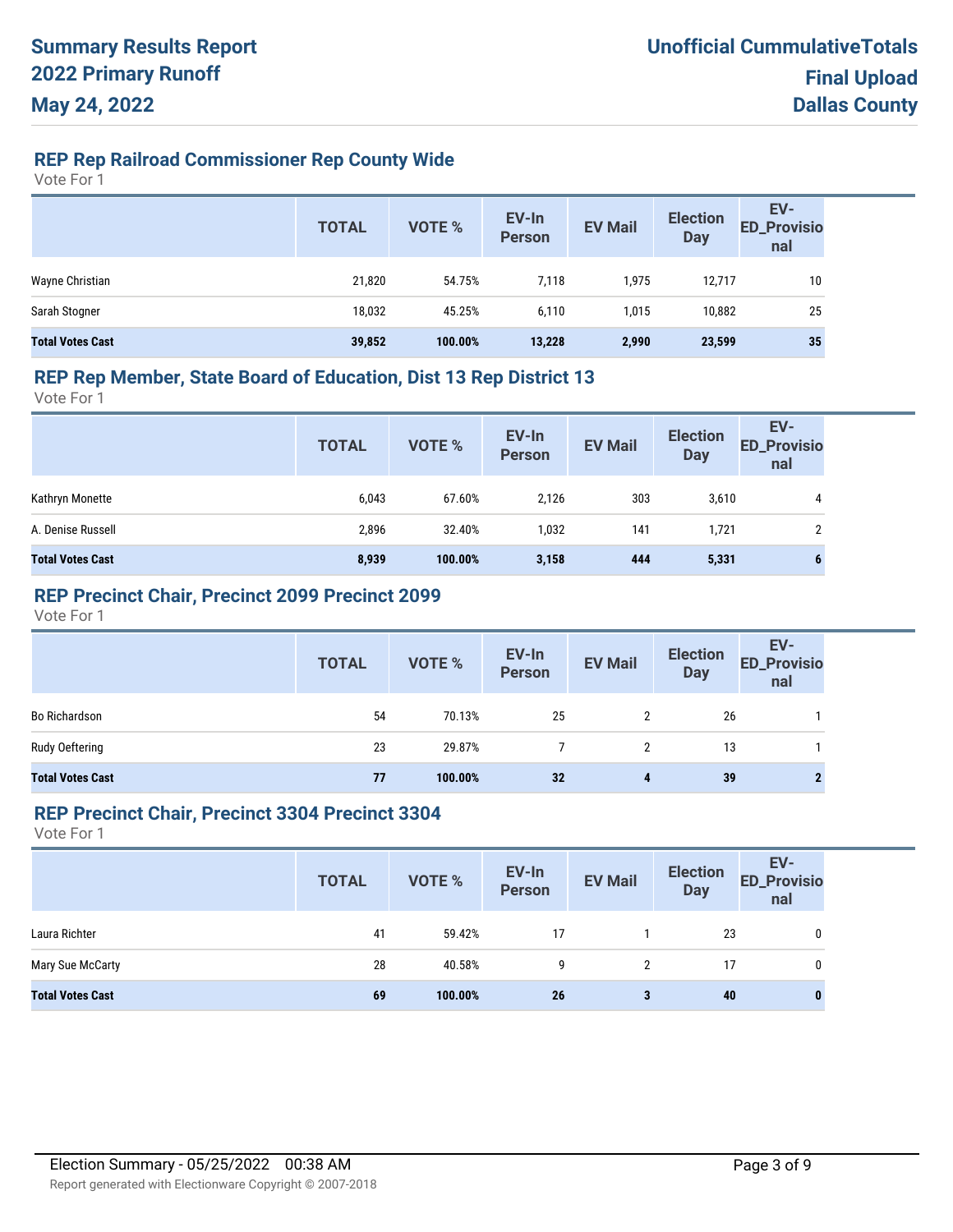# **DEM Dem U.S. Congressional Dist 24 Dem Dist 24**

Vote For 1

|                         | <b>TOTAL</b> | <b>VOTE %</b> | EV-In<br><b>Person</b> | <b>EV Mail</b> | <b>Election</b><br><b>Day</b> | EV-<br>ED_Provisio<br>nal |
|-------------------------|--------------|---------------|------------------------|----------------|-------------------------------|---------------------------|
| Derrik T Gay            | 4,201        | 55.64%        | 708،                   | 596            | 1,889                         | 8                         |
| Jan McDowell            | 3,350        | 44.36%        | 1,235                  | 459            | 1,651                         | 5                         |
| <b>Total Votes Cast</b> | 7,551        | 100.00%       | 2,943                  | 1,055          | 3,540                         | 13                        |

#### **DEM Dem U.S. Congressional Dist 30 Dem Dist 30**

Vote For 1

| <b>TOTAL</b> | <b>VOTE %</b> | EV-In<br><b>Person</b> | <b>EV Mail</b> | <b>Election</b><br><b>Day</b> | EV-<br><b>ED_Provisio</b><br>nal |
|--------------|---------------|------------------------|----------------|-------------------------------|----------------------------------|
| 16,644       | 60.42%        | 7,025                  | 1,781          | 7,822                         | 16                               |
| 10,901       | 39.58%        | 4,841                  | 939            | 5,110                         | 11                               |
| 27,545       | 100.00%       | 11,866                 | 2,720          | 12,932                        | 27                               |
|              |               |                        |                |                               |                                  |

#### **DEM Dem Lieutenant Governor Dem County Wide**

Vote For 1

|                         | <b>TOTAL</b> | VOTE %  | EV-In<br><b>Person</b> | <b>EV Mail</b> | <b>Election</b><br><b>Day</b> | EV-<br><b>ED_Provisio</b><br>nal |
|-------------------------|--------------|---------|------------------------|----------------|-------------------------------|----------------------------------|
| Michelle Beckley        | 27,165       | 44.37%  | 10,278                 | 2,973          | 13,887                        | 27                               |
| Mike Collier            | 34,056       | 55.63%  | 14,416                 | 4,079          | 15,517                        | 44                               |
| <b>Total Votes Cast</b> | 61,221       | 100.00% | 24,694                 | 7,052          | 29,404                        | 71                               |

#### **DEM Dem Attorney General Dem County Wide**

|                         | <b>TOTAL</b> | VOTE %  | EV-In<br>Person | <b>EV Mail</b> | <b>Election</b><br><b>Day</b> | EV-<br><b>ED_Provisio</b><br>nal |
|-------------------------|--------------|---------|-----------------|----------------|-------------------------------|----------------------------------|
| Joe Jaworski            | 24,782       | 40.46%  | 9,970           | 3,776          | 11,004                        | 32                               |
| Rochelle Mercedes Garza | 36,470       | 59.54%  | 14.735          | 3,312          | 18,383                        | 40                               |
| <b>Total Votes Cast</b> | 61,252       | 100.00% | 24,705          | 7,088          | 29,387                        | 72                               |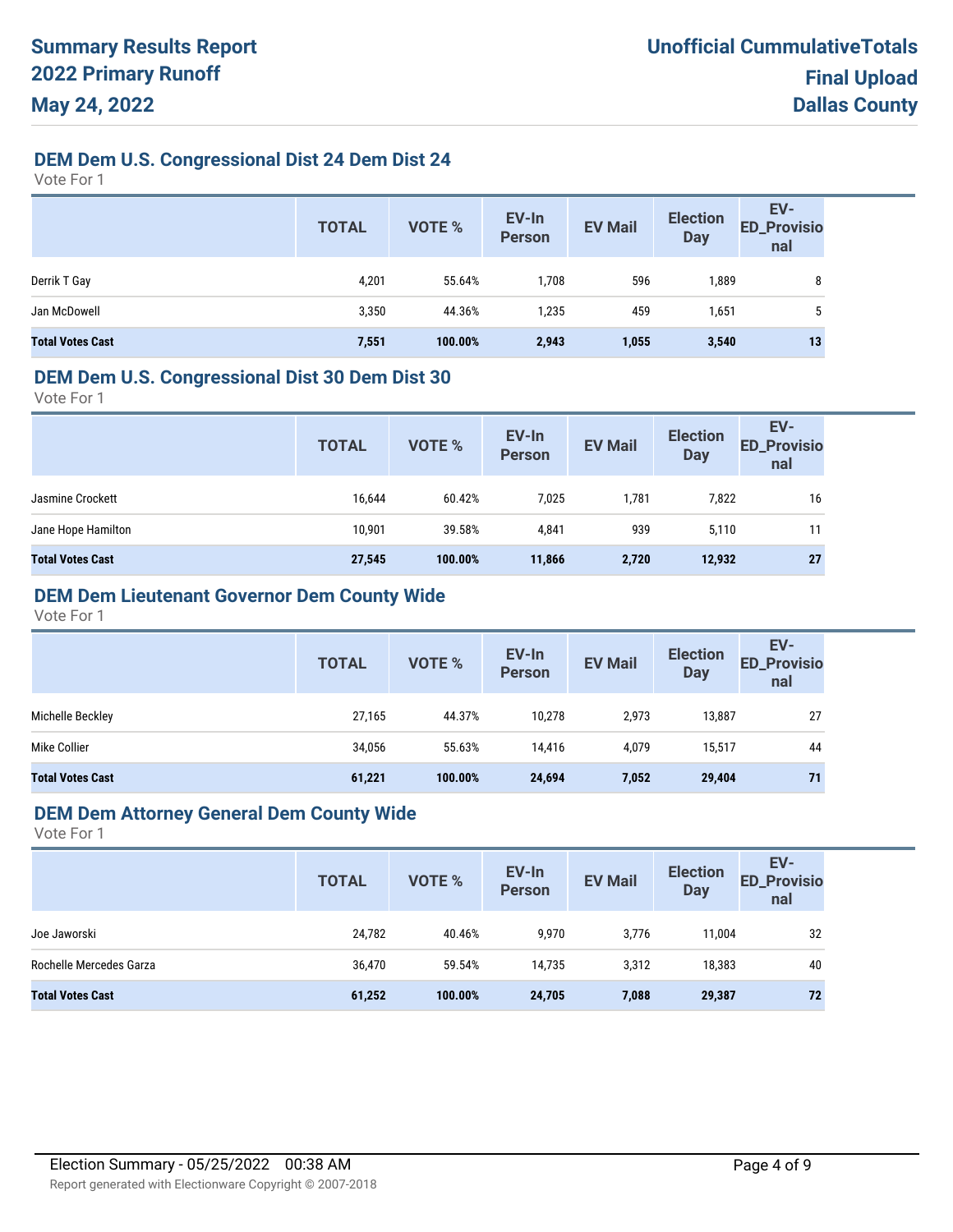# **DEM Dem Comptroller of Public Accounts Dem County Wide**

Vote For 1

|                         | <b>TOTAL</b> | <b>VOTE %</b> | EV-In<br><b>Person</b> | <b>EV Mail</b> | <b>Election</b><br><b>Day</b> | EV-<br>ED_Provisio<br>nal |
|-------------------------|--------------|---------------|------------------------|----------------|-------------------------------|---------------------------|
| Angel Luis Vega         | 21,774       | 36.59%        | 8,668                  | 2,211          | 10,873                        | 22                        |
| Janet T. Dudding        | 37,740       | 63.41%        | 15,461                 | 4,626          | 17,607                        | 46                        |
| <b>Total Votes Cast</b> | 59,514       | 100.00%       | 24,129                 | 6,837          | 28,480                        | 68                        |

#### **DEM Dem Commissioner of the General Land Office Dem County Wide**

Vote For 1

| <b>TOTAL</b> | VOTE %  | EV-In<br><b>Person</b> | <b>EV Mail</b> | <b>Election</b><br><b>Day</b> | EV-<br><b>ED_Provisio</b><br>nal |
|--------------|---------|------------------------|----------------|-------------------------------|----------------------------------|
| 23,399       | 38.75%  | 8,300                  | 2,524          | 12,558                        | 17                               |
| 36,981       | 61.25%  | 16,148                 | 4,437          | 16,342                        | 54                               |
| 60,380       | 100.00% | 24,448                 | 6,961          | 28,900                        | 71                               |
|              |         |                        |                |                               |                                  |

# **DEM Dem State Rep, Dist 100 Dem District 100**

Vote For 1

|                         | <b>TOTAL</b> | VOTE %  | EV-In<br><b>Person</b> | <b>EV Mail</b> | <b>Election</b><br><b>Day</b> | EV-<br><b>ED_Provisio</b><br>nal |
|-------------------------|--------------|---------|------------------------|----------------|-------------------------------|----------------------------------|
| Sandra Crenshaw         | 1,453        | 31.72%  | 516                    | 163            | 773                           |                                  |
| Venton C Jones          | 3,127        | 68.28%  | 1,367                  | 249            | 1,504                         |                                  |
| <b>Total Votes Cast</b> | 4,580        | 100.00% | 1,883                  | 412            | 2,277                         | 8                                |

# **DEM Dem State Rep, Dist 114 Dem District 114**

|                         | <b>TOTAL</b> | VOTE %  | EV-In<br>Person | <b>EV Mail</b> | <b>Election</b><br><b>Day</b> | EV-<br><b>ED_Provisio</b><br>nal |
|-------------------------|--------------|---------|-----------------|----------------|-------------------------------|----------------------------------|
| Alexandra Guio          | 2,871        | 42.69%  | 1,048           | 175            | 1,646                         |                                  |
| John Bryant             | 3,854        | 57.31%  | 1,657           | 376            | 1,810                         | 11                               |
| <b>Total Votes Cast</b> | 6,725        | 100.00% | 2,705           | 551            | 3,456                         | 13                               |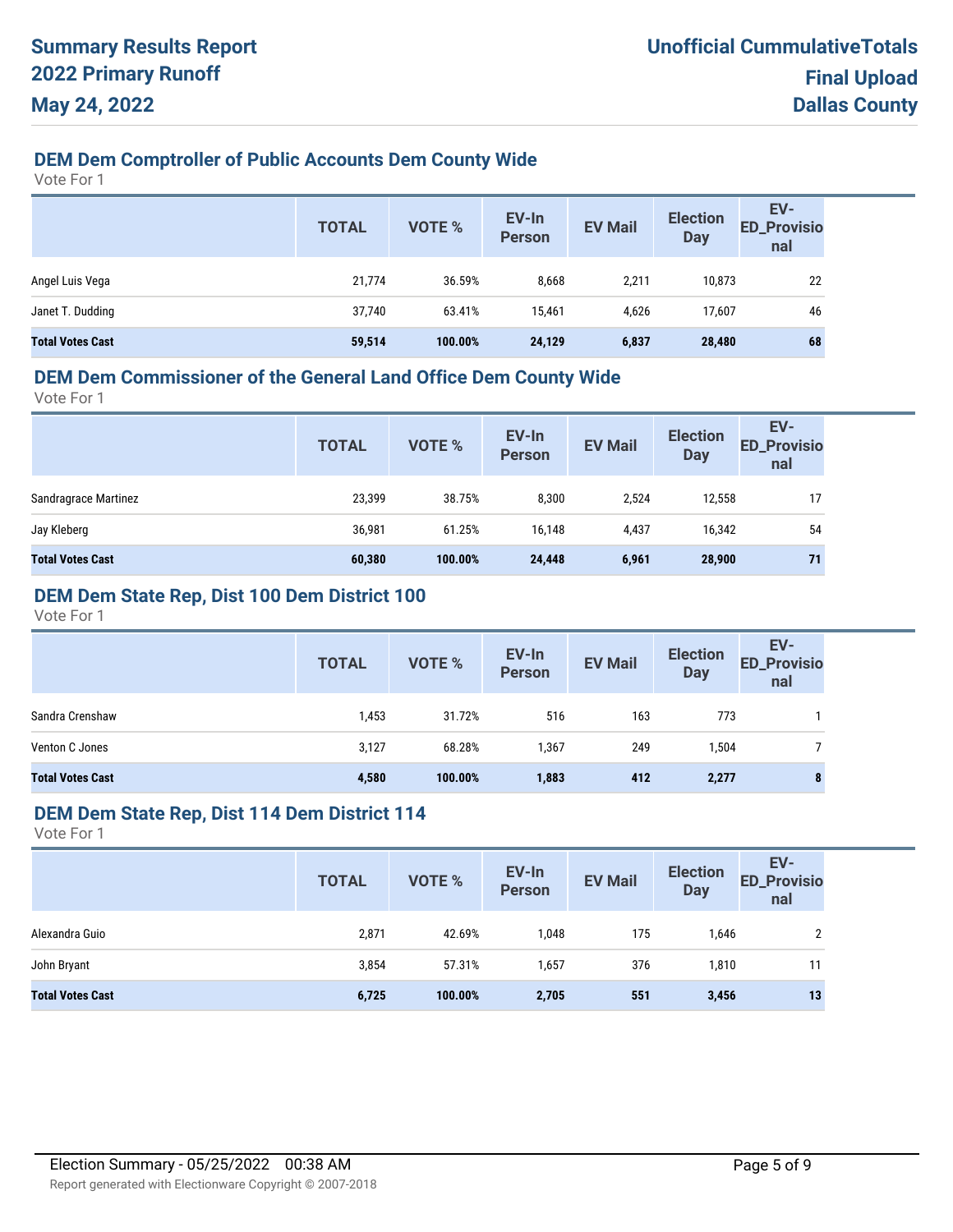# **DEM Dem Judge County Criminal Court No. 10 Dem County Wide**

Vote For 1

|                         | <b>TOTAL</b> | VOTE %  | EV-In<br><b>Person</b> | <b>EV Mail</b> | <b>Election</b><br><b>Day</b> | EV-<br><b>ED_Provisio</b><br>nal |
|-------------------------|--------------|---------|------------------------|----------------|-------------------------------|----------------------------------|
| Etta J. Mullin          | 24,454       | 41.44%  | 10,054                 | 2,878          | 11,503                        | 19                               |
| Monique J. Bracey Huff  | 34,560       | 58.56%  | 13,934                 | 3,948          | 16,629                        | 49                               |
| <b>Total Votes Cast</b> | 59,014       | 100.00% | 23,988                 | 6,826          | 28,132                        | 68                               |

#### **DEM Dem County Clerk Dem County Wide**

Vote For 1

|                         | <b>TOTAL</b> | <b>VOTE %</b> | EV-In<br><b>Person</b> | <b>EV Mail</b> | <b>Election</b><br><b>Day</b> | EV-<br><b>ED_Provisio</b><br>nal |
|-------------------------|--------------|---------------|------------------------|----------------|-------------------------------|----------------------------------|
| Ann Cruz                | 24,524       | 41.04%        | 9,124                  | 2,404          | 12,977                        | 19                               |
| John F. Warren          | 35,232       | 58.96%        | 15,181                 | 4,347          | 15,652                        | 52                               |
| <b>Total Votes Cast</b> | 59,756       | 100.00%       | 24,305                 | 6,751          | 28,629                        | 71                               |

#### **DEM Dem County Commissioner, Precinct No. 2 Dem Comm Dist 2**

Vote For 1

|                         | <b>TOTAL</b> | <b>VOTE %</b> | EV-In<br><b>Person</b> | <b>EV Mail</b> | <b>Election</b><br><b>Day</b> | EV-<br><b>ED_Provisio</b><br>nal |
|-------------------------|--------------|---------------|------------------------|----------------|-------------------------------|----------------------------------|
| Andrew Sommerman        | 9,890        | 63.47%        | 4,185                  | 1,318          | 4,362                         | 25                               |
| Michelle Ocker          | 5,693        | 36.53%        | 1,783                  | 651            | 3,250                         | 9                                |
| <b>Total Votes Cast</b> | 15,583       | 100.00%       | 5,968                  | 1,969          | 7,612                         | 34                               |

#### **DEM Dem Justice of the Peace, Precinct No. 2, Place 1 Dem District 2**

|                         | <b>TOTAL</b> | <b>VOTE %</b> | EV-In<br><b>Person</b> | <b>EV Mail</b> | <b>Election</b><br><b>Day</b> | EV-<br><b>ED_Provisio</b><br>nal |
|-------------------------|--------------|---------------|------------------------|----------------|-------------------------------|----------------------------------|
| Atalia Garcia Williams  | 3,751        | 49.49%        | 1,442                  | 399            | 1,906                         | 4                                |
| Margaret O'Brien        | 3,829        | 50.51%        | 1,568                  | 664            | 1,595                         |                                  |
| <b>Total Votes Cast</b> | 7,580        | 100.00%       | 3,010                  | 1,063          | 3,501                         |                                  |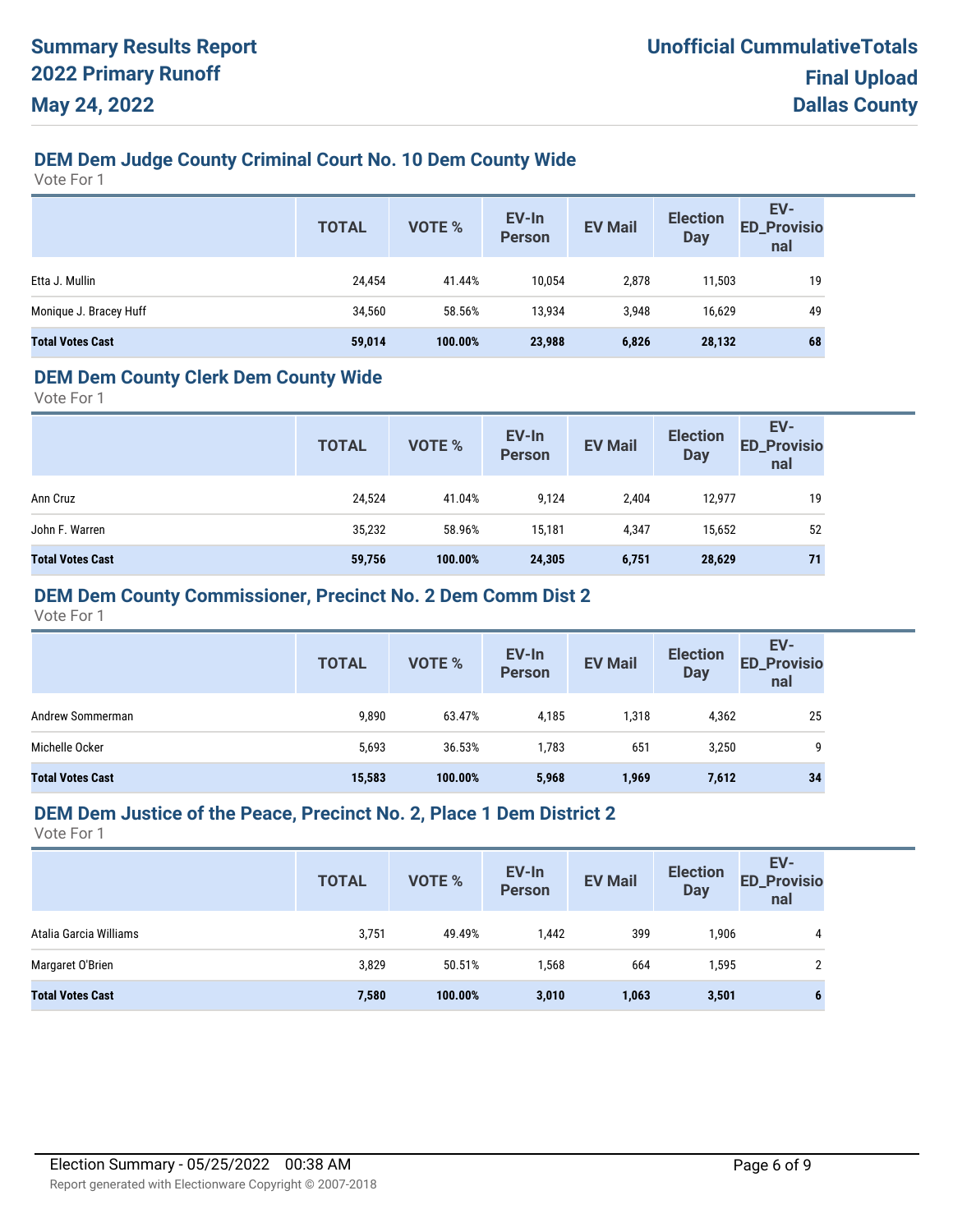# **DEM Dem Justice of the Peace, Precinct No. 5, Place 2 Dem District 5**

Vote For 1

|                         | <b>TOTAL</b> | <b>VOTE %</b> | EV-In<br>Person | <b>EV Mail</b> | <b>Election</b><br><b>Day</b> | EV-<br>ED_Provisio<br>nal |
|-------------------------|--------------|---------------|-----------------|----------------|-------------------------------|---------------------------|
| Juan Jasso              | 6,728        | 61.51%        | 2,692           | 713            | 3,304                         | 19                        |
| Desmond "Dez" Cooks     | 4,210        | 38.49%        | 1,635           | 393            | 2,175                         |                           |
| <b>Total Votes Cast</b> | 10,938       | 100.00%       | 4,327           | 1,106          | 5,479                         | 26                        |

#### **DEM Precinct Chair, Precinct 1052 Precinct 1052**

Vote For 1

|                         | <b>TOTAL</b> | VOTE %  | EV-In<br>Person | <b>EV Mail</b> | <b>Election</b><br><b>Day</b> | EV-<br>ED_Provisio<br>nal |
|-------------------------|--------------|---------|-----------------|----------------|-------------------------------|---------------------------|
| Joanna "Joey" Cade      | 185          | 58.73%  | 110             | 3              | 72                            | 0                         |
| Jan Bridges             | 130          | 41.27%  | 60              | 14             | 56                            | $\mathbf{0}$              |
| <b>Total Votes Cast</b> | 315          | 100.00% | 170             | 17             | 128                           | $\bf{0}$                  |

### **DEM Precinct Chair, Precinct 1059 Precinct 1059**

Vote For 1

|                         | <b>TOTAL</b> | VOTE %  | EV-In<br>Person | <b>EV Mail</b> | <b>Election</b><br><b>Day</b> | EV-<br>ED_Provisio<br>nal |
|-------------------------|--------------|---------|-----------------|----------------|-------------------------------|---------------------------|
| Erica Cole              | 45           | 22.06%  | 19              | 6              | 20                            | 0                         |
| Angela Kutac            | 159          | 77.94%  | 91              | 13             | 55                            | 0                         |
| <b>Total Votes Cast</b> | 204          | 100.00% | 110             | 19             | 75                            | $\bf{0}$                  |

#### **DEM Precinct Chair, Precinct 1084 Precinct 1084**

|                         | <b>TOTAL</b> | <b>VOTE %</b> | EV-In<br>Person | <b>EV Mail</b> | <b>Election</b><br><b>Day</b> | EV-<br><b>ED_Provisio</b><br>nal |
|-------------------------|--------------|---------------|-----------------|----------------|-------------------------------|----------------------------------|
| <b>Tracy Dotie Hill</b> | 242          | 57.08%        | 132             | 18             | 92                            | 0                                |
| Adam Bazaldua           | 182          | 42.92%        | 90              | 11             | 81                            | 0                                |
| <b>Total Votes Cast</b> | 424          | 100.00%       | 222             | 29             | 173                           |                                  |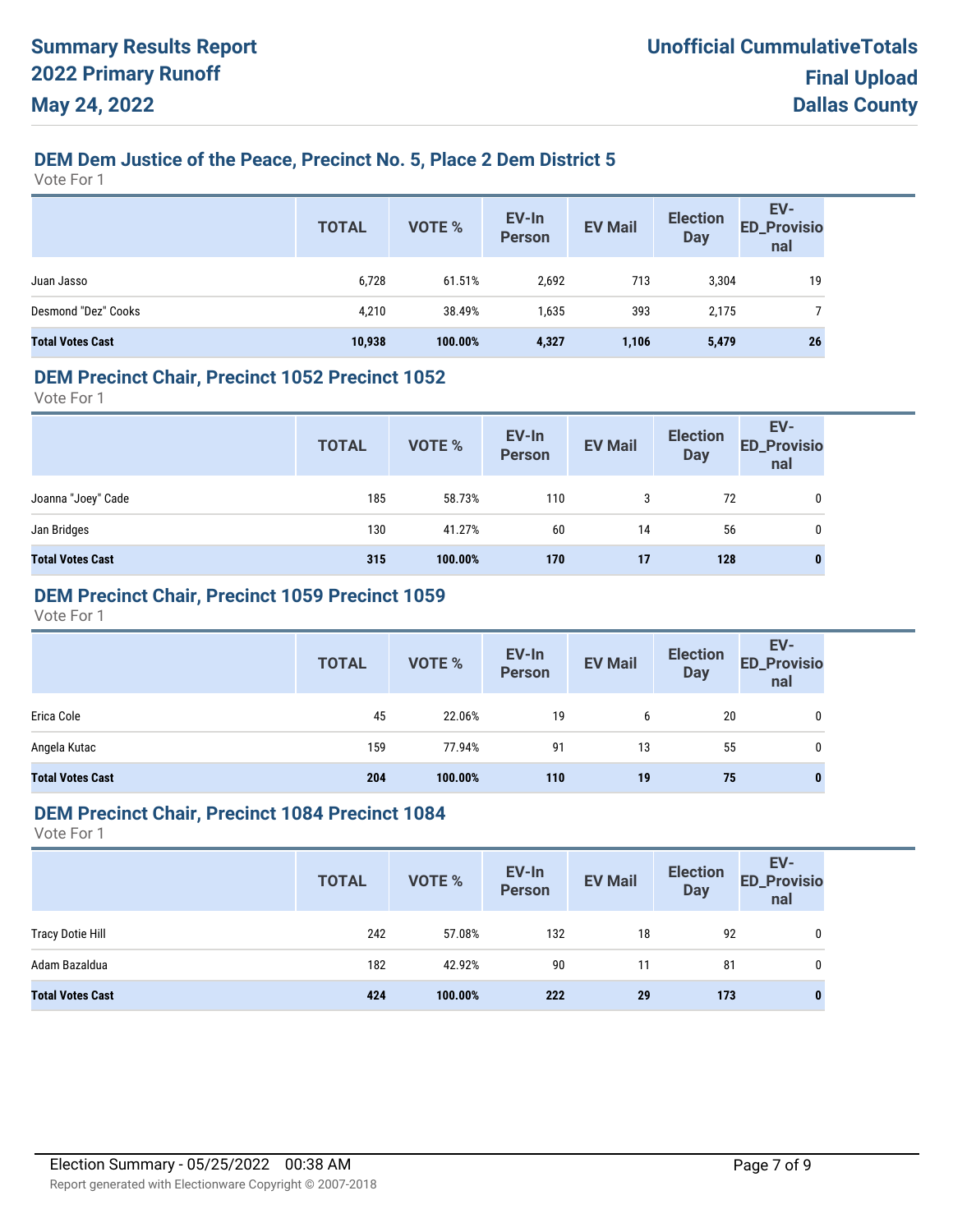# **DEM Precinct Chair, Precinct 2046 Precinct 2046**

Vote For 1

|                         | <b>TOTAL</b> | VOTE %  | EV-In<br>Person | <b>EV Mail</b> | <b>Election</b><br><b>Day</b> | EV-<br>ED_Provisio<br>nal |
|-------------------------|--------------|---------|-----------------|----------------|-------------------------------|---------------------------|
| <b>Colleen Martin</b>   | 66           | 72.53%  | 22              | 12             | 32                            | 0                         |
| Deron Valjean Patterson | 25           | 27.47%  | 12              | 4              | g                             | 0                         |
| <b>Total Votes Cast</b> | 91           | 100.00% | 34              | 16             | 41                            | 0                         |

#### **DEM Precinct Chair, Precinct 3045 Precinct 3045**

Vote For 1

|                         | <b>TOTAL</b> | VOTE %  | EV-In<br>Person | <b>EV Mail</b> | <b>Election</b><br><b>Day</b> | EV-<br><b>ED_Provisio</b><br>nal |
|-------------------------|--------------|---------|-----------------|----------------|-------------------------------|----------------------------------|
| Shalondria Galimore     | 39           | 69.64%  |                 | 3              | 29                            | 0                                |
| Temeckia Redd Derrough  | 17           | 30.36%  |                 | 0              | 10                            | 0                                |
| <b>Total Votes Cast</b> | 56           | 100.00% | 14              | 3              | 39                            |                                  |

# **DEM Precinct Chair, Precinct 3070 Precinct 3070**

Vote For 1

|                         | <b>TOTAL</b> | VOTE %  | EV-In<br>Person | <b>EV Mail</b> | <b>Election</b><br><b>Day</b> | EV-<br>ED_Provisio<br>nal |
|-------------------------|--------------|---------|-----------------|----------------|-------------------------------|---------------------------|
| Subrina Lynn Brenham    | 171          | 80.28%  | 80              | 13             | 78                            |                           |
| Roxie Olds Pride        | 42           | 19.72%  | 10              | 11             | 21                            | 0                         |
| <b>Total Votes Cast</b> | 213          | 100.00% | 90              | 24             | 99                            |                           |

#### **DEM Precinct Chair, Precinct 4063 Precinct 4063**

|                         | <b>TOTAL</b> | <b>VOTE %</b> | EV-In<br>Person | <b>EV Mail</b> | <b>Election</b><br><b>Day</b> | EV-<br><b>ED_Provisio</b><br>nal |
|-------------------------|--------------|---------------|-----------------|----------------|-------------------------------|----------------------------------|
| Yolanda R. Alameda      | 109          | 79.56%        | 31              | 10             | 67                            |                                  |
| Philip Hiatt Haigh      | 28           | 20.44%        | 8               |                | 19                            | 0                                |
| <b>Total Votes Cast</b> | 137          | 100.00%       | 39              | 11             | 86                            |                                  |